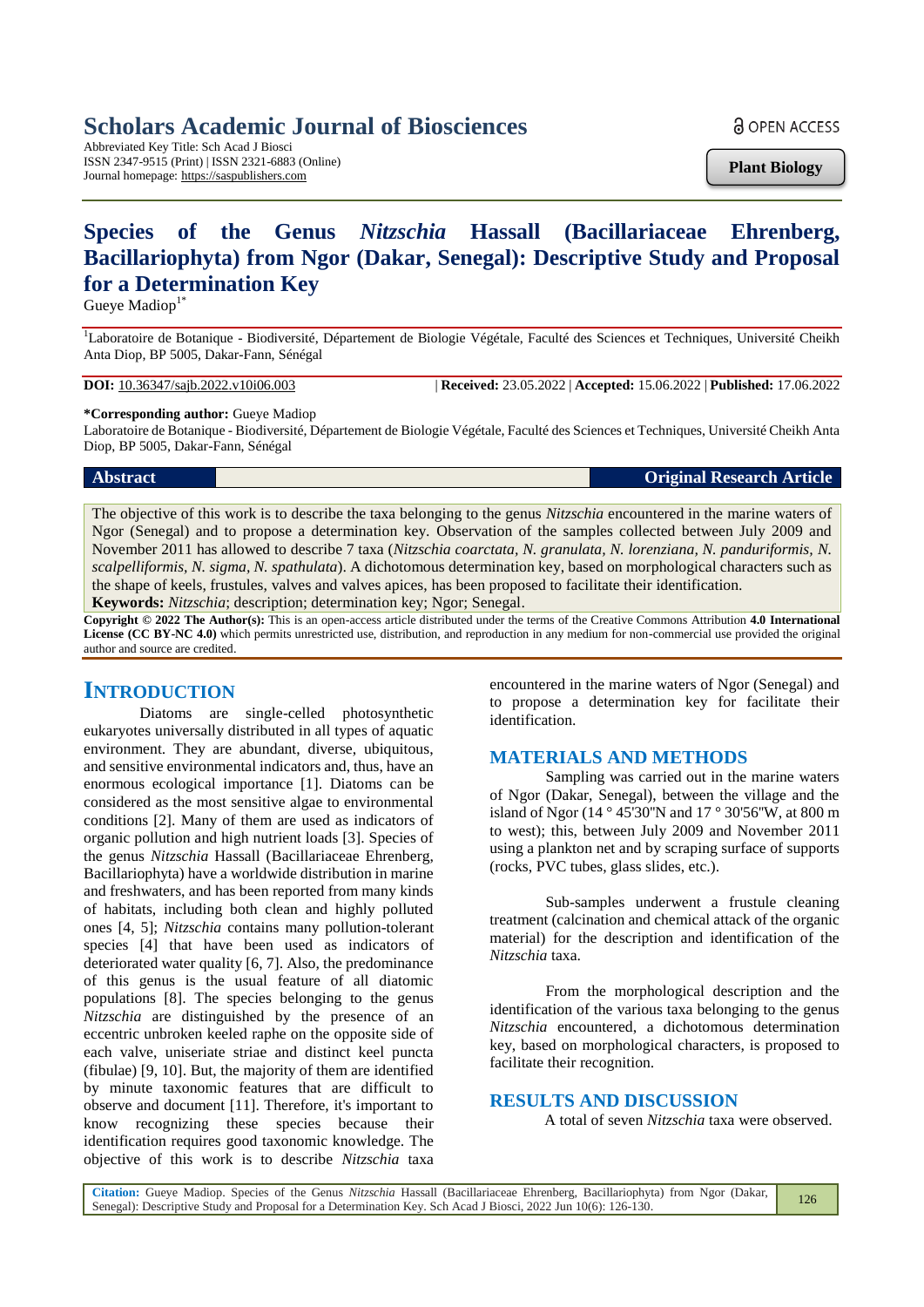## **Description of taxa**

#### *Nitzschia coarctata* **Grunow (Figure 1A)**

Synonyms: *Nitzschia punctata var*. *coarctata* (Grunow) Hustedt

*Tryblionella coarctata* (Grunow) Mann

Valves panduriform with broadly cuneate apices, short rostrate. Raphe strongly eccentric with keel puncta (fibulae). Transapical striae punctuate (8-10/10 μm) arranged in transverse rows, interrupted by a longitudinal fold.

Dimensions: length 50 µm, diameter 17 µm.

[12-15] described the species in the same way but [16-18] identified it as *Tryblionella coarctata* (Grunow). Ecology and distribution: cosmopolitan marine species, brackish water.

#### *Nitzschia granulata* **Grun. (Figure 1B)**

Synonym: *Tryblionella granulata* (Grunow) D.G.Mann 1990

Valves elliptic to elliptic-lanceolate; eccentric raph with clear keel puncta spaced equaly (6/10 µm); Transapical striae coarsely punctate  $(6/10 \text{ µm})$ .

Dimensions: length 36 µm, diameter 12 µm.

The species is morphologically identical to those encountered by [13, 19, 20]. However, [17, 21, 22] named it *Tryblionella granulata* (Grunow) D.G.Mann 1990.

Ecology and distribution: marine species, along the coasts.

#### *Nitzschia lorenziana* **Grunow (Figure 1C)**

Synonyms: *Nitzschia incurva var. lorenziana* (Grunow in Cleve & Grunow) (Ross, 1986)

Frustule sigmoid in cingulate view. Valves sigmoid, narrowly lanceolate with long, rostrated and rounded apex. Eccentric raphe, Keel puncta equally spaced; transapical striae. Two large bar-shaped chromoplasts extend on either side, of the center toward the apices. Dimensions: length 80 μm, diameter 4-7 μm.

These same morphological characteristics were described by [15, 23-25].

Ecology and distribution: cosmopolitan species present along the marine coasts, in fresh or brackish water.

#### *Nitzschia panduriformis* **Gregory 1857 (Figure 1D)**

Synonym.: *Psammodictyon panduriforme* (Gregory) Mann

Frustule rectangular. Linear-elliptic panduriform valves with concave sides, narrowed in the middle. Apices

broadly cuneate. Marginal and strongly marked keel, 6 keel puncta / 10 µm. Valve surface with striae in transverse and oblique lines, 14-19 / 10 µm. Presence of a more or less distinct longitudinal fold in the apical axis. Dimensions: length 78 µm, diameter 24 µm.

The species has been described under this name by [15, 19, 26] but [21, 27, 28] named it *Psammodictyon panduriforme* (Gregory) Mann.

Ecology and distribution: cosmopolitan marine, brackish, estuarine species.

#### *Nitzschia scalpelliformis* **Grunow (Figure 1E)**

Valves linear, weakly sigmoid with slightly oblique and round apices. Keel almost central but slightly deflected in at the center of the valve. Fibulae evenly spaced (6-7 fibules/10 µm) with two central distant ones.

Dimensions: length 102-115 µm, diameter 6-7 µm.

These specimen has the same morphological characteristics as the species collected by [19, 23, 26, 29, 30].

Ecology and distribution: marine to brackish species, rarely freshwater.

### *Nitzschia sigma* **(Kützing) W. Smith (1853) (Figure 1F)**

Frustule linear sigmoid. Valves slightly sigmoid, linear, tapering to subacute apices. Keel eccentric and arrounded fibulae very refractive, 6 to 9/10 µm. Striae very fine, 20 to 24/10 µm.

Dimensions: length 74 um, diameter 6-7 um.

The same species was encountered by [1, 22, 25, 30, 27, 31].

Ecologie et distribution: cosmopolitan benthic marine and extremely euryhaline species, often found in the plankton.

#### *Nitzschia spathulata* **Bréb. (Figure 1G)**

Frustules rectangular slightly convex at the middle, strongly spathulated at ends truncate. Two large plate-like chromoplasts extend on either side, of the center toward the apices, accompanied by longitudinal lines. Valves lanceolate, sub-acute with central keel. 4 to 5 carinal points / 10 µm; striae very fine.

Dimensions: length 52 µm, diameter 7 µm.

The same description has been made by [1, 24, 29, 32]. Ecology and distribution: cosmopolitan species, however more abundant in temperate seas.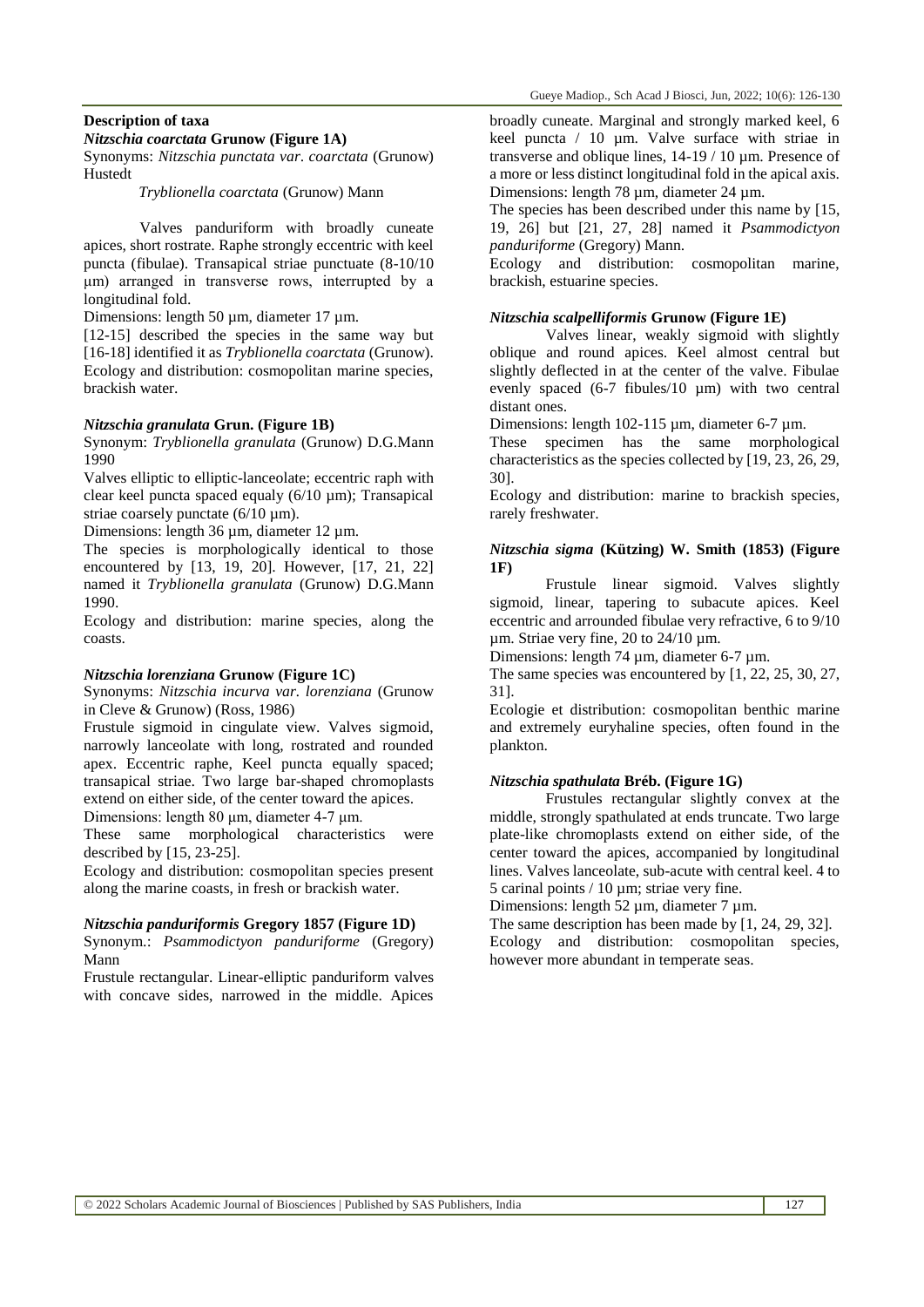

**Figure 1: A:** *Nitzschia coarctata;* **B:** *Nitzschia granulata;* **C:** *Nitzschia lorenziana;* **D:** *Nitzschia panduriformis;* **E:** *Nitzschia scalpelliformis;* **F:** *Nitzschia sigma;* **G:** *Nitzschia spathulata.* **Scales: 10 μm**

#### **Proposal of a determination key for the species encountered**

Among the species encountered in Ngor, only *Nitzschia. scalpelliformis* has an inflected keel in the middle and only *N. spathulata* has spathulate frustules at the ends. *Nitzschia coarctata* and *Nitzschia panduriformis* have panduriform valves with longitudinal row; their apices are broadly cuneate but shortly rostrate in the first and not rostrate in the second. If the valves are elliptical to elliptical-lanceolate in *Nitzschia granulata*, they are sigmoid in *Nitzschia sigma*  and *Nitzschia lorenziana*. In the first, they are linear, tapering to subacute apices while in the second, they are narrowly lanceolate with long, rostrated and rounded apices.

Thus, we propose the following determination key. Determination key of *Nitzschia* species

- 1. Keel inflected …………….*Nitzschia scalpelliformis*
- 1'. Keel non inflected
- 2. Frustules spathulate at the ends
- ……………………….……….*Nitzschia spathulata* 2'. Frustules non spathulate at the ends
- 3. Valve panduriforme with longitudinal fold
- 4. Apices broadly cuneate, shortly rostrate
- ……………………………….*Nitzschia coarctata* 4'. Apices broadly cuneate, non rostrate
- …………………………. *Nitzschia panduriformis*
- 3'. Valve non panduriforme without longitudinal fold
- 5. Valve sigmoid
- 6. Narrowly lanceolate with long, rostrated and rounded apices……………….*Nitzschia lorenziana*
- 6'. Linear, tapering to subacute apices

#### …………………..………….*Nitzschia sigma* 5'. Valve elliptical to elliptical-lanceolate ……………*Nitzschia granulata*

The shape of keels, frustules, valves and their apices are the main characters that have made it possible to develop the determination key of the 7 *Nitzschia* taxa encountered. Among these characters, the shape of valve and valve apices were cited by [9, 10] as important traits used to identify the species. The presence of long folds longitudinal simulating interruptions of the striae and keel curved towards the interior of the cell, in the central axis are distinctive characters used by [33] within the genus *Nitzschia*. Number of fibulae and striae, and the quotient between them are aussi important characters at species level [9, 10] but are not used here because, these are characters sometimes difficult to determine under a light microscope with frustules not or badly cleaned and provided with plasts. Also, there may be variations of some of these traits within a species. This is the case of *Nitzschia panduriformis* in which it has been noted, according to [34], a wide range of variation in striae density reported worldwide.

## **CONCLUSION**

In this study, seven *Nitzschia* taxa were observed and described. An important determination key, based on characters such as the shape of the keels, frustules, valves and their apices, has been proposed to facilitate their recognition.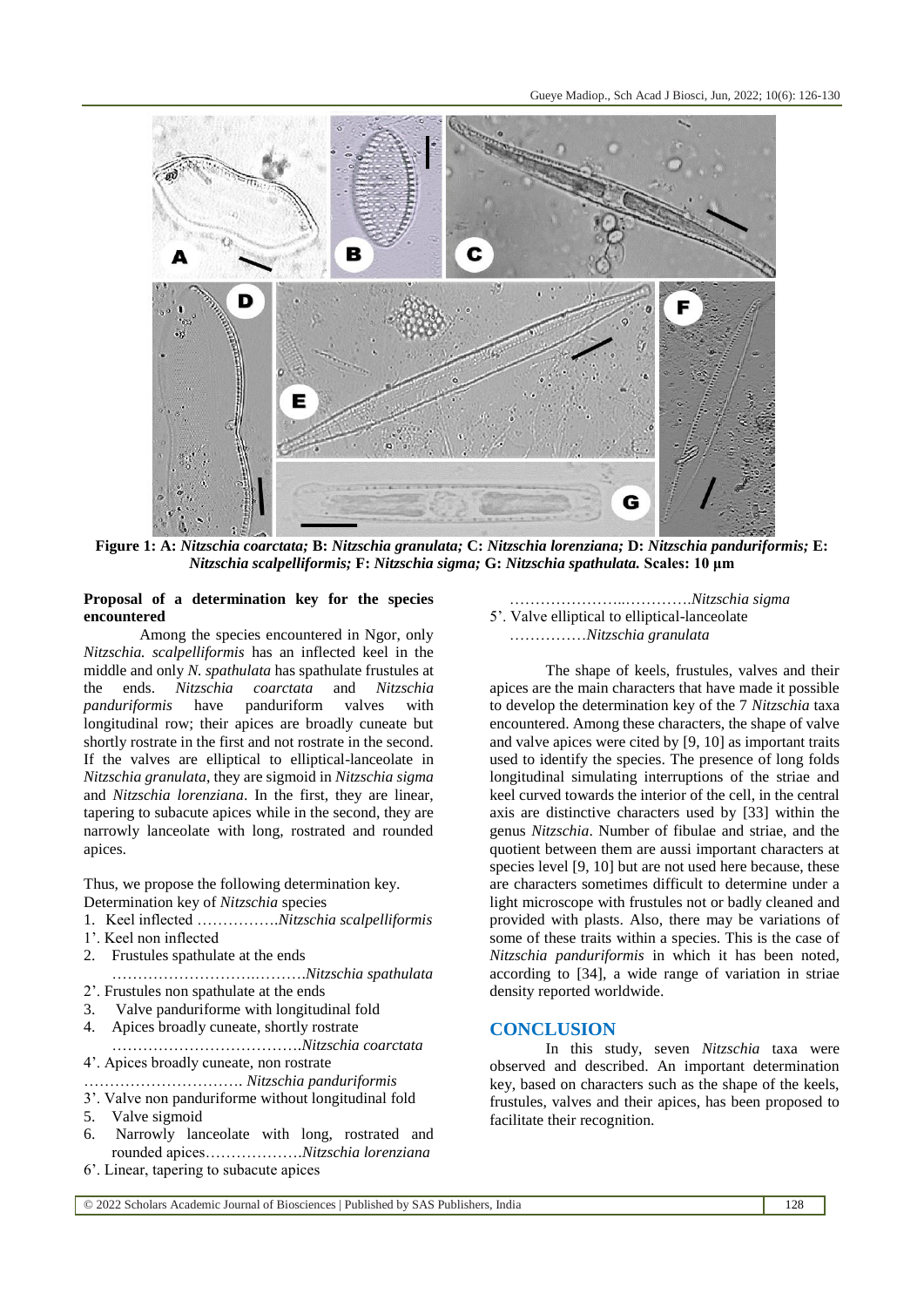## **REFERENCES**

- 1. Al-Yamani, F. Y., & Saburova, M. A. (2019). Marine phytoplankton of Kuwait's Waters. Volume II. Diatoms. *Kuwait Institute for Scientific Research*, 336.
- 2. Génin, B, Chauvin, C, & Menard, F. (2003). Cours d'eau et indices biologiques: pollution-méthodes-IBGN. 2<sup>e</sup> Edition, Dijon, Editions Educagri, 221.
- 3. Smol, J. P., & Stoermer, E. F. (2010). The Diatoms: Applications for the Environmental and Earth Sciences, Second Edition. Cambridge University Press, 667.
- 4. Lowe, R. L. (1974). Environmental requirements and pollution tolerance of freshwater diatoms. US Environmental Protection Agency Publications, EPA 670/4– 74–005. Cincinnati, Ohio, 334.
- 5. Lange–Bertalot, H., & Metzeltin, D. (1996). Indicators of Oligotrophy. 800 taxa representative of three ecologically distinct lake types. *Iconogr Diatomol*, 2, 1-390.
- 6. Whitton, B. A., Roth, E., & Friedrich, G. (1991). Use of algae for monitoring rivers. Institute für Botanik Univ. Press, Innsbruck, 193.
- 7. Whitton, B. A., Roth, E., & Friedrich, G. (1996). Use of Algae for Monitoring Rivers II. Institut für Botanik, Universitat Innsbruck, Innsbruck, 196.
- 8. Germain, H. **(**1981). Flore des Diatomées. Eaux douces et saumâtres. *Eds. Boubée et Cie*, Paris, 443.
- 9. Round, F. E., Crawford, R., Mann, D. G. (1990). The Diatoms. Morphology and biology of the genera. Cambridge University Press. Cambridge, 1990.
- 10. Hasle, G. R., & Syvertsen, E. E. (1997). Marine diatoms. In: Tomas, C. R. (Ed.). Identifying Marine Phytoplankton. Academic Press, NY, 3-385.
- 11. Alakananda, B., Mahesh, M. K., Hamilton Paul, B., Supriya, G., Karthick, B., & Ramachandra, T. V. (2012). Two new species of *Nitzschia* (Bacillariophyta) from shallow wetlands of Peninsular India. Phytotaxa*,* 54, 13–25.
- 12. Compère, P. (1991). Contribution à l'étude des algues du Sénégal. Algues du lac de Guiers et du Bas Sénégal. *Bulletin du Jardin Botanique du Belgique*, 61, 171-267.
- 13. Martin, S. S., Martin, J. P. S., Ferrandini, J., & Ferrandini, M. (2007). La microflore des diatomées au passage mio-pliocène en Corse. *Geobios*, 40, 375–390.
- 14. Al-Handal, A. Y. (2009). Littoral diatoms from the Shatt Al-Arab estuary, NorthWest Arabian Gulf. *Cryptogamie Algol,* 30(2), 153-183.
- 15. Al-Kandari, M., Al-Yamani, F. Y., & Al-Rifaie, K. (2009). Marine Phytoplankton Atlas of Kuwait's Waters. Lucky Printing Press, Kuwait, 350.
- 16. Felício-Fernandes, G., & de Souza-Mosimann, R. M. (1994). Diatomáceas no sedimento do manguezal de Itacorubi-Florianópolis, Santa Catarina, Brasil. *INSULA Revista de Botânica*, *23*, 149-215.
- 17. Moura, A. N., Bittencourt-Oliveira, M. C., & Nascimento, E. C. (2007). Benthic Bacillariophyta of the Paripe River estuary in Pernambuco state, Brazil. *Brazilian Journal of Biology*, *67*(3), 393-401.
- 18. Lee, S. D., Park, J. S., & Lee, J. H. (2012). New record of diatom species in Korean coastal waters. *Korean Journal of Environmental Biology*, *30*(3), 245-271.
- 19. Compère, P., & Riaux-Gobin, C. (2009). Diatomées de quelques biotopes marins, saumâtres et dulçaquicoles de Guinée (Afrique occidentale). *Syst Geogr Pl*, 79, 33-66.
- 20. López, F. F. O., Siqueiros, B. D. A., & Navarro, J. N. (2010). Benthic diatoms associated with mangrove environments in the Northwest Region of México. *Cicimar-Oceánides,* 206.
- 21. Fernandes, L. F., Brandin, F. P., Gutseit, K. S., Fonseca, A. L., & PeIlizar, F. M. (1999). Benthic diatoms growing on glass slides in the Paranaguá Bay, Southern Brazil: taxonomic structure and seasonal variation. *Insula Florianópolis,* 28, 53-100.
- 22. Park, J., Khim, J. S., Ohtsuka, T., Araki, H., Witkowski, A., & Koh, C. H. (2012). Diatom assemblages on Nanaura mudflat, Ariake Sea, Japan: with reference to the biogeography of marine benthic diatoms in Northeast Asia. Botanical Studies, 53, 105-124.
- 23. Paulmier, G. (1993). Microplancton des eaux marines et saumâtres de la Guyane et des Antilles françaises. ORSTOM, Paris, 437.
- 24. Al-Yamani, F. Y., & Saburova, M. A. (2011). Illustrated guide on the benthic diatoms of Kuwait's Marine Environment. *Kuwait Institute for Scientific Research*, 352.
- 25. Al-Handal, A. Y., Thomas, E. W., & Pennesi, C. (2018). Marine benthic diatoms in the newly discovered coral reefs, off Basra coast, Southern Iraq. Phytotaxa*,* 372(2), 111-152.
- 26. Paulmier, G. (1997). Atlas of diatomophyceae of French coasts and adjacent oceanic areas. IFREMER report, 439.
- 27. Cremer, H., Sangiorgi, F., Wagner-Cremer, F., Mc Gee, V., Lotter, A. F., & Visscher, H. (2007). Diatoms (Bacillariophyceae) and Dinoflagellate Cysts (Dinophyceae) from Rookery Bay, Florida, U.S.A. *Caribbean Journal of Science*, 43(1), 23-58.
- 28. Stidolph, S. R., Sterrenburg, F. A. S., Smith, K. F. I., Kraberg, A., & Stuart, R. (2012). Stidolph Diatom Atlas: U.S. Geological Survey Open-File Report, 1163. available online at http://pubs.usgs.gov/of/2012/1163/.
- 29. Peragallo, M. M. H., & Peragallo, M. (1908). Marine diatoms from France and neighboring maritime districts. Grez-sur-Loing (S & M) Tempère Ed. 540.
- 30. Compere, P. (1975). Seaweed from the Lake Chad region. IV. Diatomophyceae. *Cah ORSTOM Ser Hydrobiol*, 9(4), 203-290.

© 2022 Scholars Academic Journal of Biosciences | Published by SAS Publishers, India 129